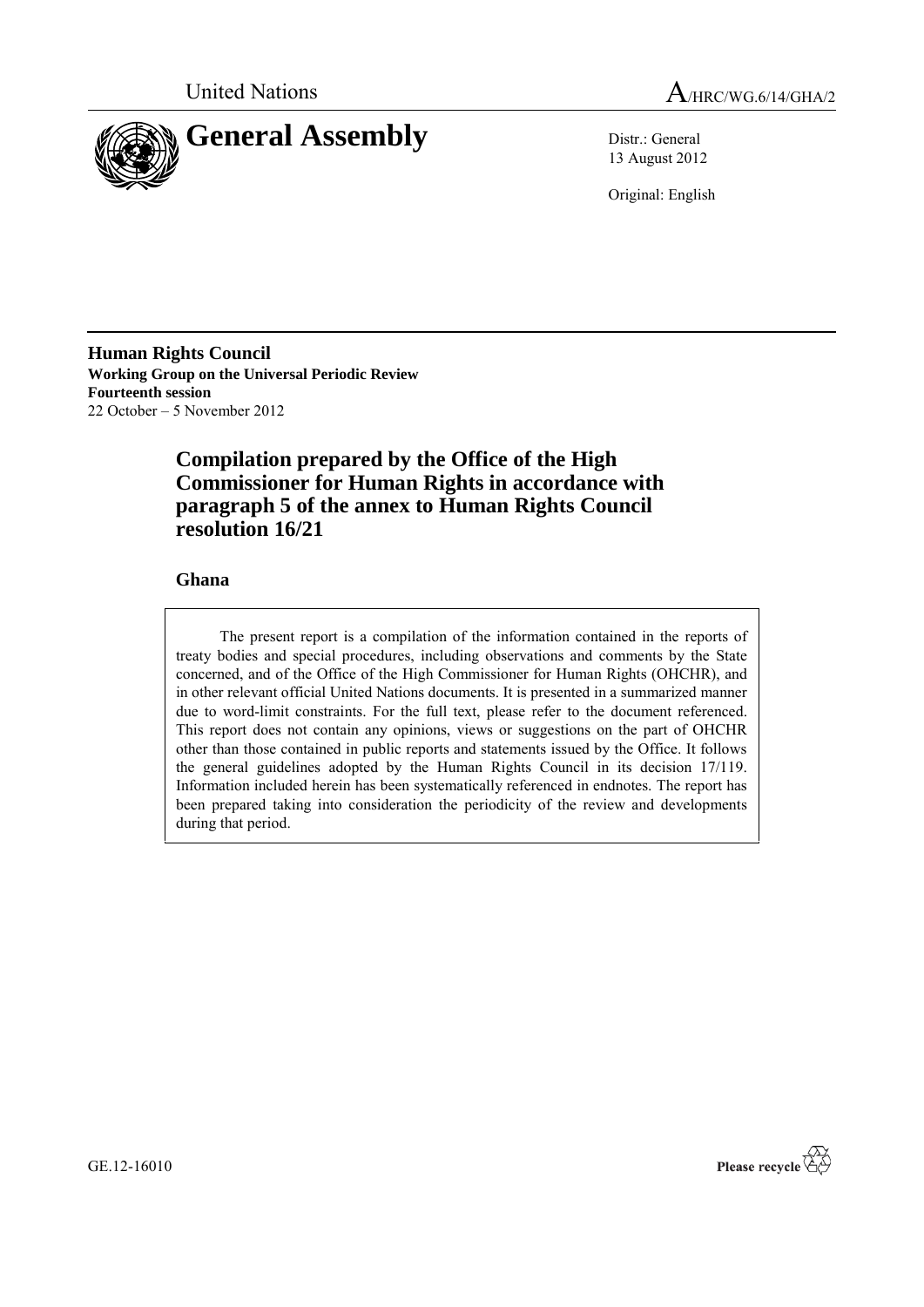# **I. Background and framework**

## **A. Scope of international obligations**<sup>1</sup>

### **International human rights treaties<sup>2</sup>**

|                                                                    | Status during previous cycle                                                                                                                                                                                                                                                                                           | Action after review                                                                            | Not ratified/not<br>accepted                                                       |
|--------------------------------------------------------------------|------------------------------------------------------------------------------------------------------------------------------------------------------------------------------------------------------------------------------------------------------------------------------------------------------------------------|------------------------------------------------------------------------------------------------|------------------------------------------------------------------------------------|
| Ratification,<br>accession or<br>succession                        | <b>ICERD</b> (1966)<br><b>ICESCR (2000)</b><br><b>ICCPR (2000)</b><br><b>CEDAW</b> (1986)<br>CAT (2000)<br>OP-CAT (signature only, 2006)<br>CRC (1990)<br>OP-CRC-AC (signature only,<br>2003)<br>OP-CRC-SC (signature only, 2003)<br><b>ICRMW</b> (2000)<br>CRPD (signature only, 2007)<br>CPED (signature only, 2007) |                                                                                                | <b>ICCPR-OP2</b>                                                                   |
| Reservations.<br><i>declarations and/or</i><br>understandings      | <b>CAT</b><br>(Declaration, art.30, para.1,2000)                                                                                                                                                                                                                                                                       |                                                                                                |                                                                                    |
| Complaint<br>procedures, inquiry<br>and urgent action <sup>3</sup> | ICCPR,<br>art 41 (2000)<br>ICCPR-OP 1,<br>art. 1 (2000)<br>CAT,<br>arts. 20, 21 and 22 (2000)<br>OP-CRPD,<br>arts. 1 and 6 (signature only, 2007)<br>CPED,<br>arts. 30, 31, 32 and 33<br>(signature only, 2007)                                                                                                        | OP-ICESCR,<br>arts.1, 10 and 11<br>(signature only, 2009)<br>OP-CEDAW,<br>arts. 1 and 8 (2011) | ICERD,<br>art. 14<br>OP-CRC-IC,<br>arts. 5, 12 and 13<br>ICRMW,<br>arts. 76 and 77 |

#### **Other main relevant international instruments**

|                                      | Status during previous cycle                                                             | Action after review | Not ratified                                                                   |
|--------------------------------------|------------------------------------------------------------------------------------------|---------------------|--------------------------------------------------------------------------------|
| <i>Ratification,</i><br>accession or | Convention on the Prevention and<br>Punishment of the Crime of Genocide 138 <sup>7</sup> |                     | ILO Convention No. 1954 and 1961 Stateless<br>Persons Conventions <sup>8</sup> |
| succession                           | Rome Statute of the International                                                        |                     | Palermo Protocol <sup>9</sup>                                                  |
|                                      | Criminal Court<br>Convention on refugees <sup>4</sup>                                    |                     | Additional Protocol III to<br>the 1949 Geneva<br>Conventions $10$              |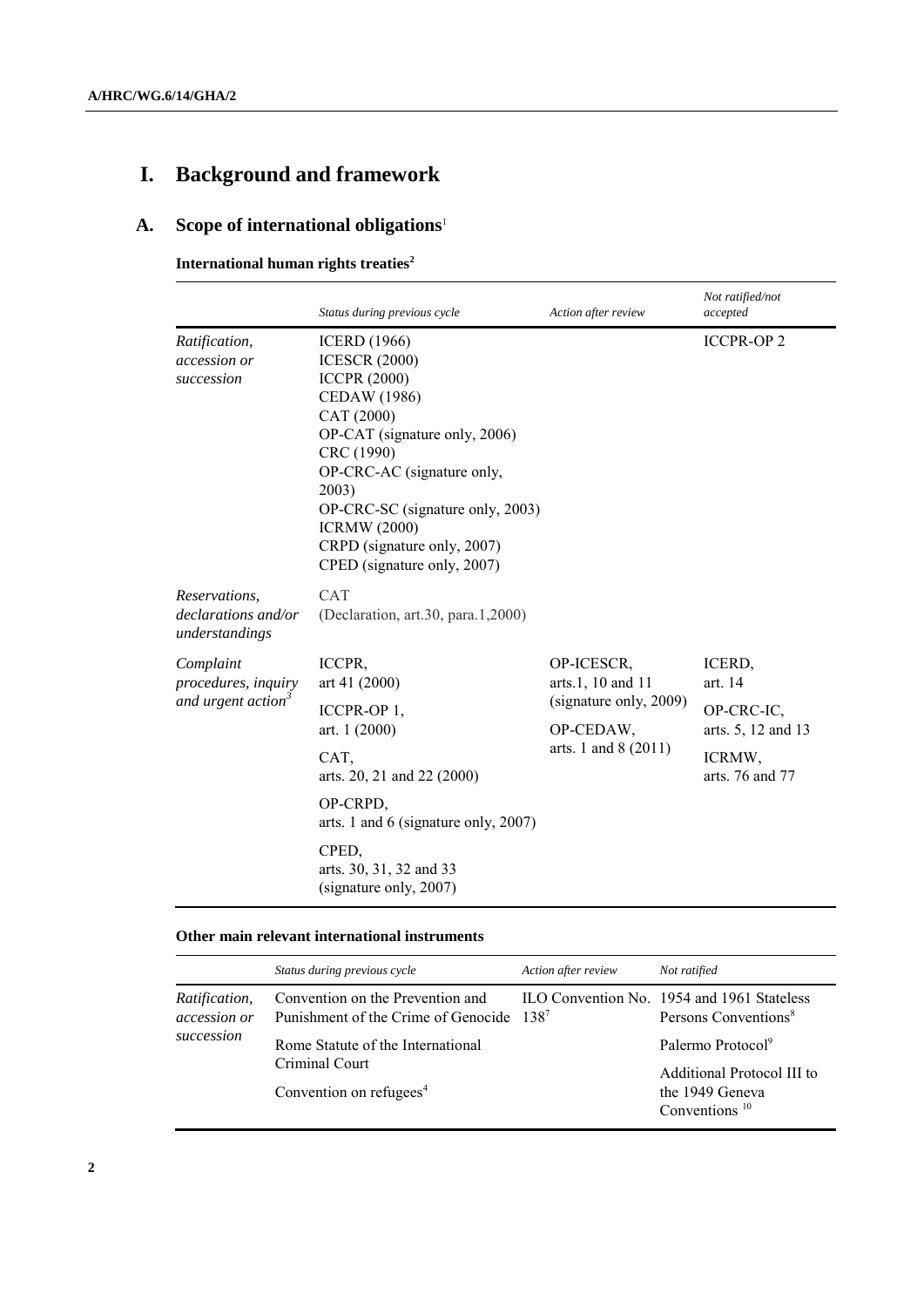| Status during previous cycle                                                                     | Action after review | Not ratified                                                       |
|--------------------------------------------------------------------------------------------------|---------------------|--------------------------------------------------------------------|
| Geneva Conventions of 12 August<br>1949 and Additional Protocol I and II<br>thereto <sup>5</sup> |                     | <b>UNESCO</b> Convention<br>against Discrimination in<br>Education |
| ILO fundamental conventions <sup>6</sup>                                                         |                     | ILO Convention No. 169<br>11                                       |
|                                                                                                  |                     | <b>ILO Convention No. 189</b><br>12                                |

1. Noting Ghana's commitment made in the universal periodic review (UPR) in 2008 (A/HRC/8/36), the Committee against Torture (CAT) recommended that Ghana ratify CRPD and CPED.13CAT also encouraged Ghana to ratify ICCPR-OP2<sup>14</sup> and accelerate the ratification process of OP-CAT.<sup>15</sup>

2. UNHCR recommended that Ghana accede to the 1954 and 1961 Stateless Persons Conventions<sup>16</sup>

### **B. Constitutional and legislative framework**

3. UNICEF stated that Ghana's 1992 Constitution was reviewed during a process which started in 2010 and concluded in late 2011. The review was conducted with a particular focus on the provisions affecting children's rights.<sup>17</sup>

4. CAT noted Ghana's efforts to reform its legislation to ensure better protection of human rights, such as the amendment to the Human Trafficking Act (Act 694) in 2009, bringing the definition of trafficking in line with the Palermo Protocol.<sup>18</sup>

5. CAT welcomed the fact that in February 2011 Ghana made the declaration under article 34, (6) of the Protocol to the African Charter on Human and Peoples' Rights accepting the competence of the African Court on Human and Peoples' Rights to receive and examine cases from individuals and non-governmental organizations.<sup>19</sup>

#### **C. Institutional and human rights infrastructure and policy measures**

#### **Status of national human rights institutions**, 20,

| National human rights institution                                 | Status during previous cycle | Status during present cycle <sup>21</sup> |
|-------------------------------------------------------------------|------------------------------|-------------------------------------------|
| Commission on Human Rights and<br>Administrative Justice of Ghana | A(2001)                      | A (November 2008)                         |

6. While noting that Ghana accepted the UPR recommendation to strengthen the Commission on Human Rights and Administrative Justice (CHRAJ), CAT was concerned that CHRAJ did not receive adequate funding and recommended that Ghana strengthen CHRAJ's independence, by providing adequate operating budget, and ensuring its full compliance with the Paris Principles.<sup>22</sup>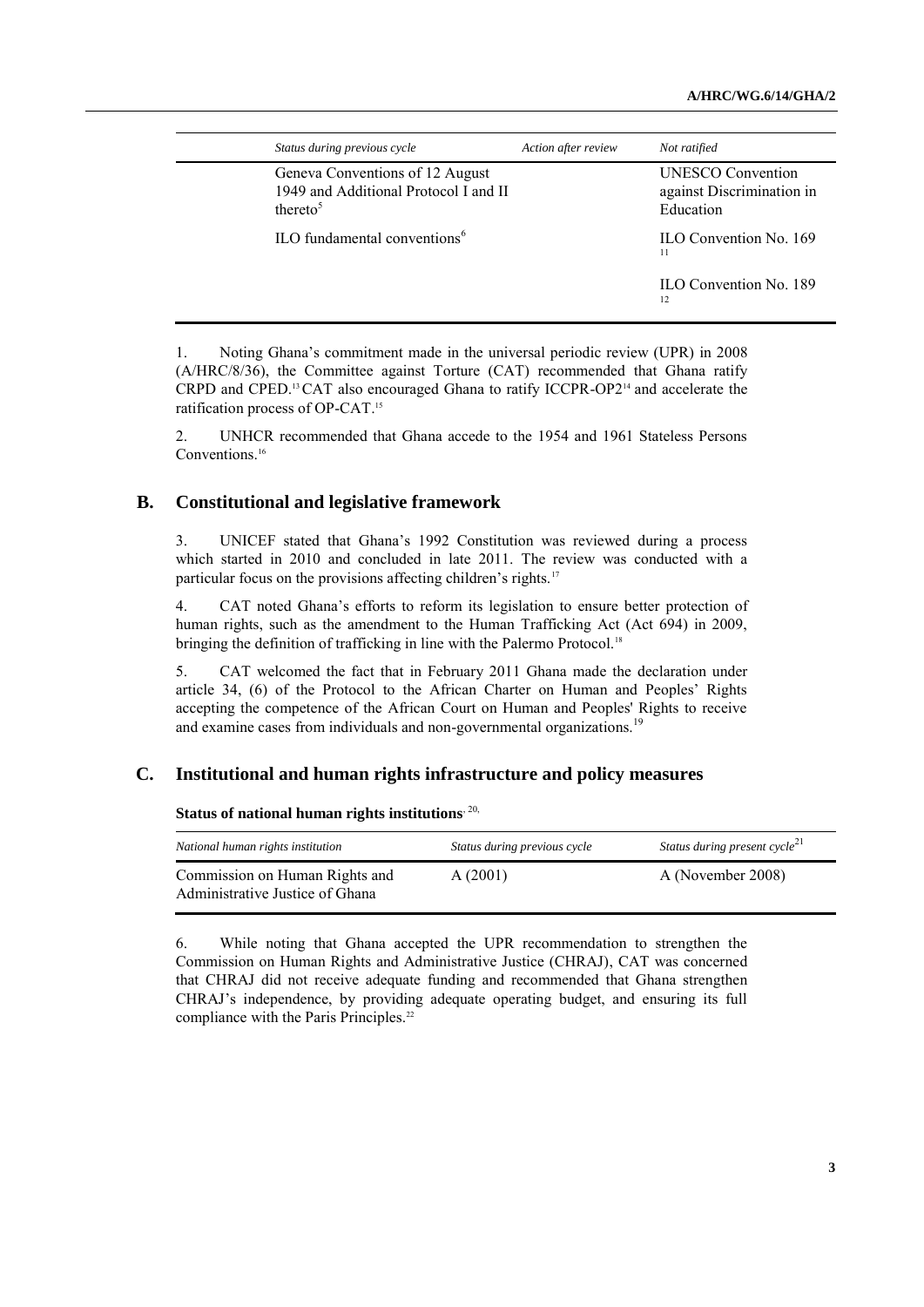7. CAT encouraged Ghana to accelerate the designation of a national preventive mechanism for the prevention of torture and other cruel, inhuman or degrading treatment or punishment. 23

8. UNICEF stated that while many government ministries, departments and agencies are involved in various aspects of child protection, there are inadequate mechanisms for coordination and referral. 24

9. CAT regretted the absence of comprehensive and disaggregated data on complaints, investigations, prosecutions and convictions in cases of torture, ill-treatment, violence against women, trafficking and harmful traditional practices. It recommended that Ghana compile statistical data to monitor the implementation of the Convention. <sup>25</sup> UNICEF raised similar concern.<sup>26</sup>

10. CAT recommended that Ghana provide training to all public servants, particularly the Police and law enforcement officials, on the Convention provisions; and to all relevant personnel, including medical personnel, on the Manual on the Effective Investigation and Documentation of Torture and Other Cruel, Inhuman or Degrading Treatment or Punishment (Istanbul Protocol).<sup>27</sup>

## **II. Cooperation with human rights mechanisms**

### **A. Cooperation with treaty bodies**<sup>28</sup>

#### **1. Reporting status**

| Treaty body         | Concluding<br><i>observations included</i><br>in previous review | Latest report<br>submitted since<br>previous review | Latest concluding<br>observations | Reporting status                                       |
|---------------------|------------------------------------------------------------------|-----------------------------------------------------|-----------------------------------|--------------------------------------------------------|
| <b>CERD</b>         | March 2003                                                       |                                                     |                                   | Eighteenth to nineteenth<br>reports overdue since 2006 |
| <b>CESCR</b>        |                                                                  |                                                     |                                   | Initial report overdue since<br>2003                   |
| <b>HR</b> Committee |                                                                  | 2011                                                |                                   | Initial report pending<br>consideration                |
| <b>CEDAW</b>        | Aug. 2006                                                        |                                                     |                                   | Sixth and seventh reports<br>overdue since 2011        |
| <b>CAT</b>          |                                                                  | 2009                                                | May 2011                          | Second report due in 2015                              |
| <b>CRC</b>          | Jan. 2006                                                        |                                                     |                                   | Third to fifth reports overdue<br>since $2011$         |
| <b>CMW</b>          |                                                                  |                                                     |                                   | Initial report overdue since<br>2004                   |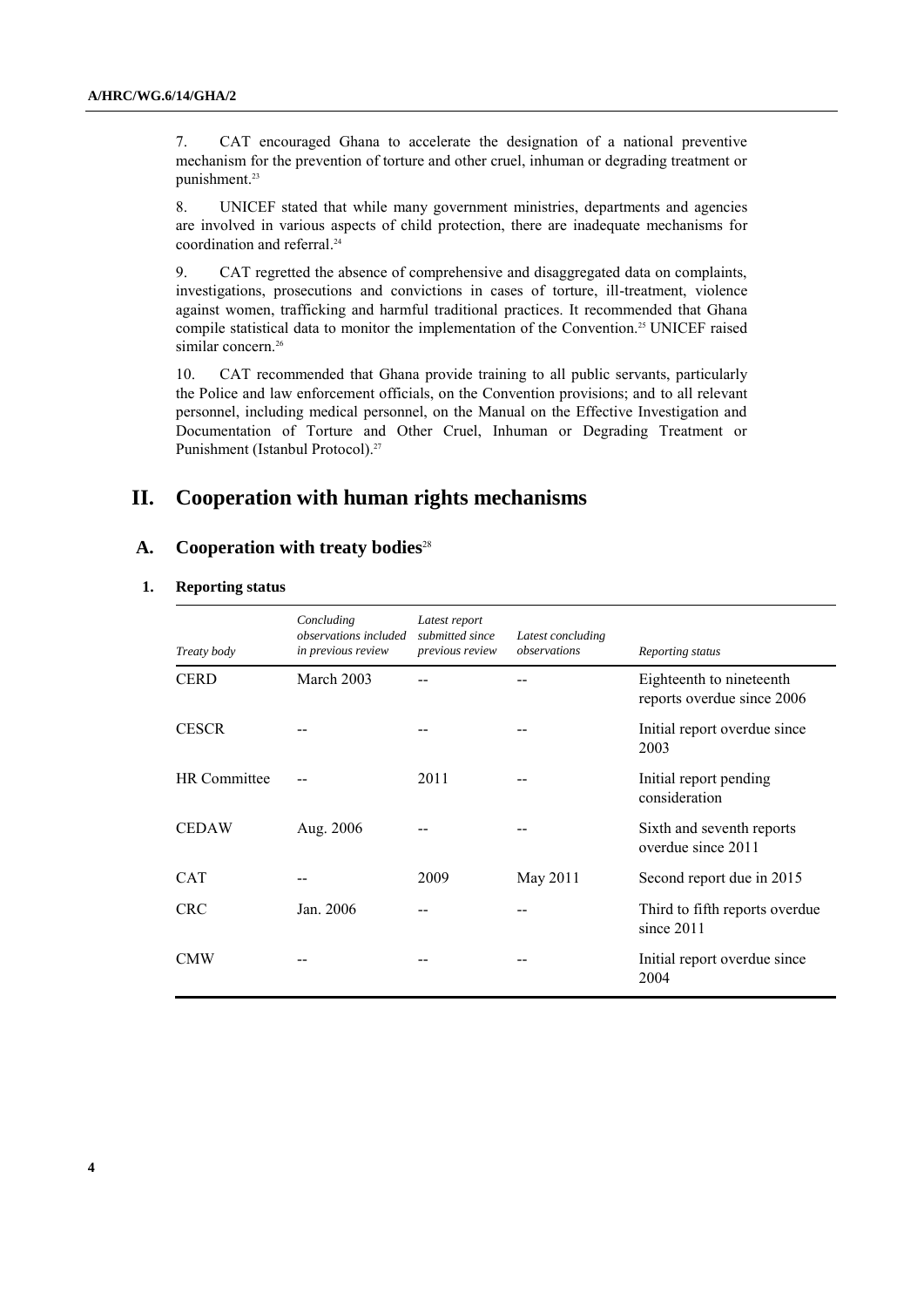#### **2. Responses to specific follow-up requests by treaty bodies**

| Treaty body | Due in | Subject matter                                                                                                                                                                                           | Submitted in |
|-------------|--------|----------------------------------------------------------------------------------------------------------------------------------------------------------------------------------------------------------|--------------|
| <b>CAT</b>  | 2012   | Legal aid defence lawyers; persons deprived of their liberty<br>registration; alternative treatment in psychiatric facilities; and<br>harmful traditional practices, including female genital mutilation | $- -$        |

#### **Concluding observations**

#### **B. Cooperation with special procedures**<sup>29</sup>

|                                                           | Status during previous cycle                                                                                    | Current status          |
|-----------------------------------------------------------|-----------------------------------------------------------------------------------------------------------------|-------------------------|
| <i>Standing invitation</i>                                | <b>Yes</b>                                                                                                      |                         |
| Visits undertaken                                         | Violence against Women (2007)                                                                                   | Health (May $2011$ )    |
| Visits agreed to in principle                             |                                                                                                                 | Slavery(2013)           |
| <i>Visits requested</i>                                   | Working Group on the use of<br>mercenaries (2006, 2007)                                                         | Adequate housing (2009) |
|                                                           | Education (2007)                                                                                                |                         |
| Responses to letters of<br>allegations and urgent appeals | During the period under the review, one communication was sent.<br>The Government replied to this communication |                         |

## **C. Cooperation with the Office of the High Commissioner for Human Rights**

11. A representative of Ghana's Ministry of Justice participated in the regional conference for West and Central Africa on the UPR, organized by the OHCHR West Africa Regional Office (WARO) in cooperation with UNDP in July 2010.

## **III. Implementation of international human rights obligations**

#### **A. Equality and non-discrimination**

12. UNDP indicated that Ghana has demonstrated commitment to the principle of equal participation of men and women by adopting an Affirmative Action Policy that requires 40 per cent representation of women on all government boards, commissions, committees and other political offices. However, the Affirmative Action Policy has no legal backing. Out of the 230 parliamentarians, only 19, representing eight per cent, are female, and in the District Assemblies, out of the 4,734 elected District Assembly members, only 478 representing about 10 per cent are female.<sup>30</sup>

13. In 2011, the ILO Committee of Experts on the Application of Conventions and Recommendations (ILO Committee of Experts) noted that the Government had not taken the opportunity of the revision of the Education Act 2008 to prohibit discrimination in education on the basis of all the grounds listed in article 1, paragraph 1 (a) of ILO Convention No. 111. The ILO Committee of Experts asked the Government to take the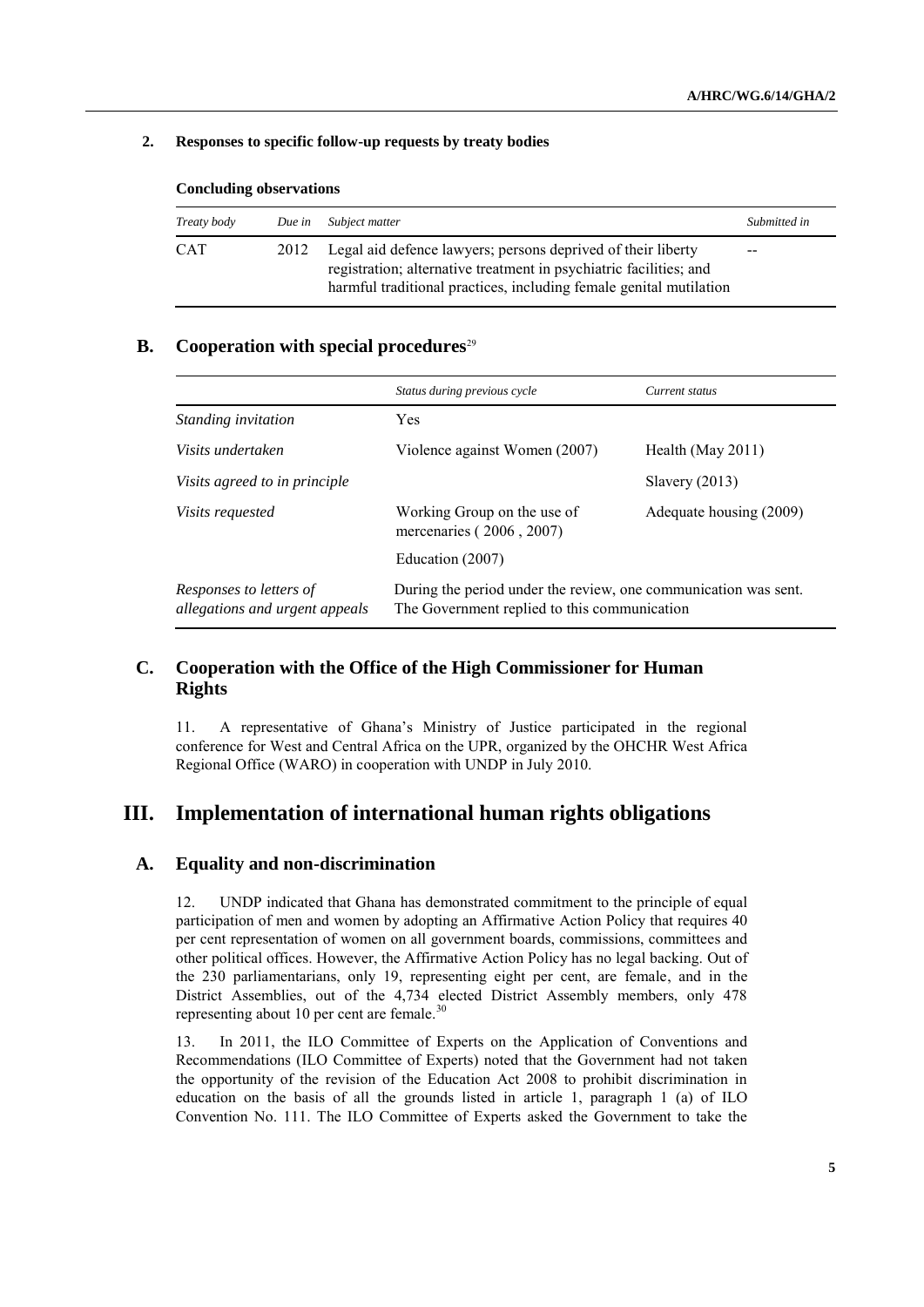necessary measures to ensure that such provisions will be included in the Education Act and encouraged it to continue its efforts to promote access of girls and women to education and training. 31

14. UNAIDS stated that there are no explicit laws protecting the rights of PLHIV (people living with HIV). Several acts strengthen the Constitutional prohibition against discrimination, but they do not address the issue of HIV/AIDS-based discrimination. It also stated that the laws and policies need to address ostracized groups, including MSM (men who have sex with men) and certain professions such as commercial sex work. The activities of these groups are criminalized, which inhibits the development of mechanisms to prevent discrimination against them.<sup>32</sup>

### **B. Right to life, liberty and security of the person**

15. CAT invited Ghana to consider abolishing the death penalty or to formalize its current de facto moratorium.<sup>33</sup>

16. CAT regretted that the offence of torture, as defined in article 1 of the Convention, has not been included in Ghana's Criminal Code. It recommended that Ghana establish torture as an offence in its domestic law; adopt a definition of torture that includes all elements of the Convention; and make punishable such offences by appropriate penalties.<sup>34</sup>

17. CAT was concerned at the absence of legal provisions ensuring that the prohibition against torture is not derogated under any circumstances, and recommended that Ghana incorporate in the Constitution and other laws the principle of absolute prohibition of torture.<sup>35</sup>

18. With regard to the 1975 Evidence Decree (NRCD 323), which regulates the admission/consideration of evidence in legal proceedings but does not refer to torture, CAT recommended that Ghana ensure that its laws are consistent with Convention against Torture and explicitly exclude any evidence obtained as a result of torture.<sup>36</sup>

19. CAT was gravely concerned about the high likelihood of torture in detention centres and legislation allowing caning or flogging. It urged Ghana to investigate, prosecute and punish all acts of torture; and ensure that torture is not used by law enforcement personnel, by reaffirming the absolute prohibition of torture and publicly condemning its practice<sup>37</sup>

20. CAT was concerned at the high levels of occupancy in most detention centres; lack of staff, poor health and hygiene conditions, inadequate health-care services, and shortage of bedding and food. It regretted the lack of information on the causes of deaths in prison and on the conditions of detention for migrants with irregular administrative status. CAT recommended that Ghana ensure that conditions of detention are compatible with the Standard Minimum Rules for the Treatment of Prisoners; remedy prison overcrowding, by instituting alternatives to custodial sentences; improve and expand the prison infrastructure and the remand centres; increase the number of prison officials; ensure high quality medical assistance to detainees; and review all legal provisions which authorize caning or flogging with a view to abolishing them.<sup>38</sup>

21. CAT was concerned about the: inadequate treatment of mental health patients; and poor living conditions in psychiatric institutions, particularly at Accra Psychiatric Hospital. It was also concerned a the situation of persons admitted by a court order, who have been abandoned for years; and persons remaining in hospital long after they should have been discharged, due to lack of after-care or alternative secure settings. It recommended that Ghana improve the living conditions of patients in psychiatric institutions; ensure no psychiatric confinement; place such patients under guardianship; review the lawfulness of the admission and detention of all persons in health institutions; ensure visits by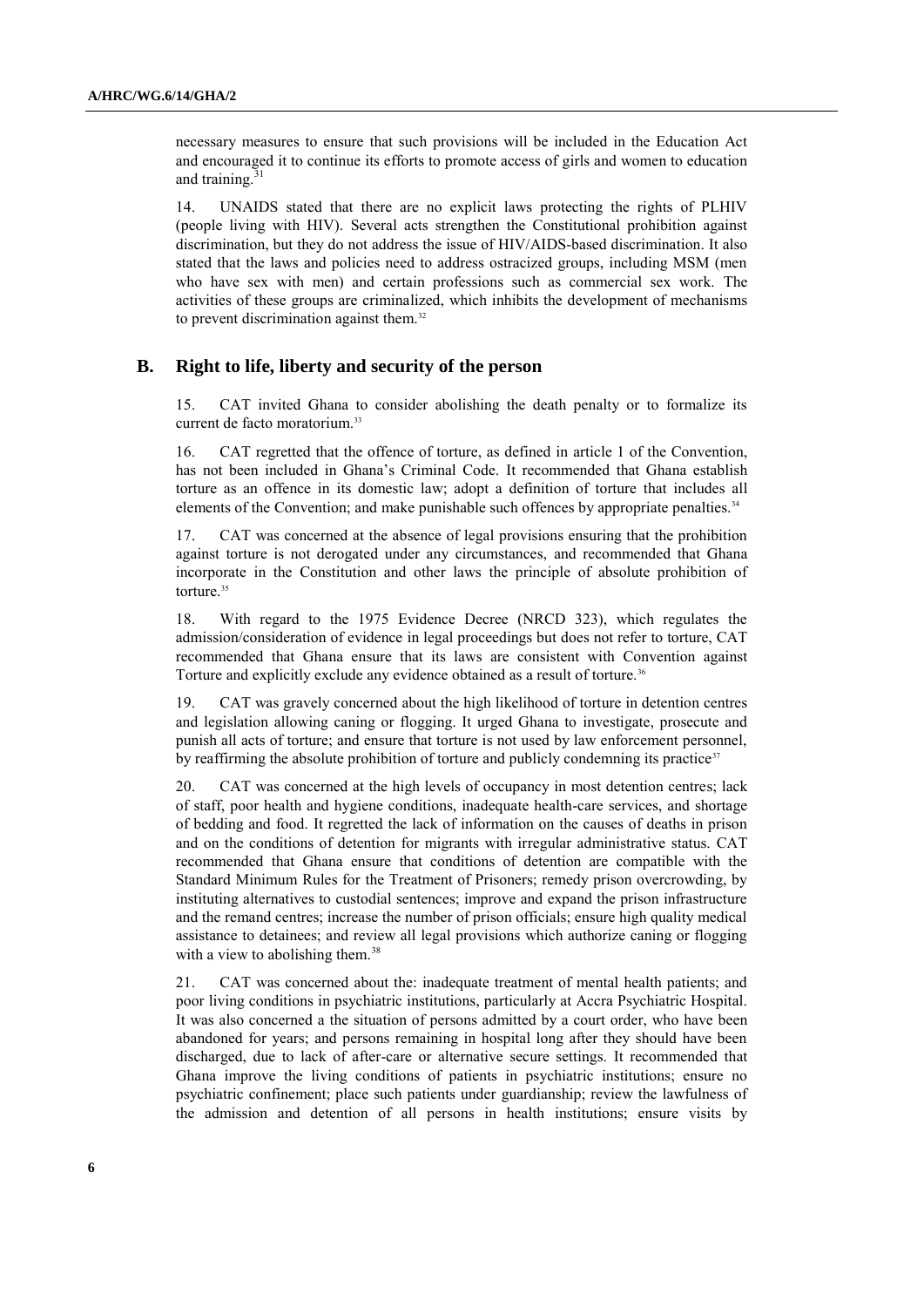independent monitoring bodies to guarantee the proper implementation of the safeguards; and develop alternative forms of treatment, especially community-based treatment.<sup>39</sup>

22. CAT called upon Ghana to establish an independent national system to monitor all places of deprivation of liberty; and strengthen the cooperation with, and support to, nongovernmental organizations undertaking monitoring activities.<sup>40</sup>

23. While noting measures adopted to ensure compliance with due process, CAT recommended that Ghana guarantee that the fundamental legal safeguards for persons detained by the police are respected, including the right to be informed of reasons for arrest; the right to appear before a judge within the time limit prescribed by law; and the right to an independent medical examination or a doctor of their own choice. It also recommended that Ghana guarantee the habeas corpus to all detained persons, record all interrogations; expand the number of legal and defence lawyers; register all persons deprived of their liberty; periodically inspect custody records at police and prison facilities; and guarantee the privacy and confidentiality of medical information.<sup>41</sup>

24. CAT was concerned at the: widespread violence against women, including domestic violence; partial implementation of the Domestic Violence Act (2007); and Ghana's reluctance to criminalize marital rape. It urged Ghana to investigate, bring to trial and punish the perpetrators; protect and assist the victims; ensure the effective functioning of the Domestic Violence and Victim Support Unit of the Police Service; strengthen awareness-raising and educational efforts on such violence for officials working with the victims and the public; and enact legislation criminalizing marital rape.<sup>42</sup>

25. UN Women indicated that female genital mutilation (FGM) is practiced among some ethnic groups in northern Ghana. About nine to 15 per cent of Ghana's population belongs to groups who practice FGM, mostly concentrated in the Northern, Upper East, and Upper West regions.<sup>43</sup> UNICEF indicated that existing legislation called for sentences of three years for those found committing the practice.<sup>44</sup>

26. CAT stated that there are still 123,000 reported cases of FGM. It remained concerned at the incompatibility between Ghana's customary law and traditional practices and the respect for fundamental rights and liberties. It was particularly concerned about women being accused of practicing witchcraft, who are subjected to violence, including mob violence, burning and lynching, and who are forced to leave their communities and sent to so-called "witch camps". It was also concerned about violence against widows, who are often deprived of their inheritance and subjected to humiliating and abusive widowhood rites. It urged Ghana to prevent and combat harmful traditional practices, including FGM in rural areas, and ensure their investigation and prosecution of perpetrators; provide victims with legal, medical, psychological and rehabilitative services and compensation, and create adequate conditions for complaint; train the judges, prosecutors, law enforcement officials and community leaders on criminalization of harmful traditional practices and violence against women; and ensure compatibility between customary law and practices with human rights obligations.<sup>45</sup>

27. The Special Rapporteur on the right to health recommended that Ghana seek new methods of enforcing laws prohibiting harmful "traditional practices," especially those that discriminate against women, including trokosi (ritual enslavement of girls wherein teenage girls are pledged to a period of service at a local shrine to atone for another family member's sins) and female genital mutilation.<sup>46</sup>

28. UNICEF indicated that Ghanaian law does permit corporal punishment, "provided it is justifiable, reasonable in kind or in degree according to the age, physical and mental condition of the child" and that the Ministry of Education's code of conduct for teachers permits caning<sup>47</sup> and that there is evidence to suggest that adults, particularly parents, believe that physical punishment of children is a critical component of child-rearing.<sup>48</sup>CAT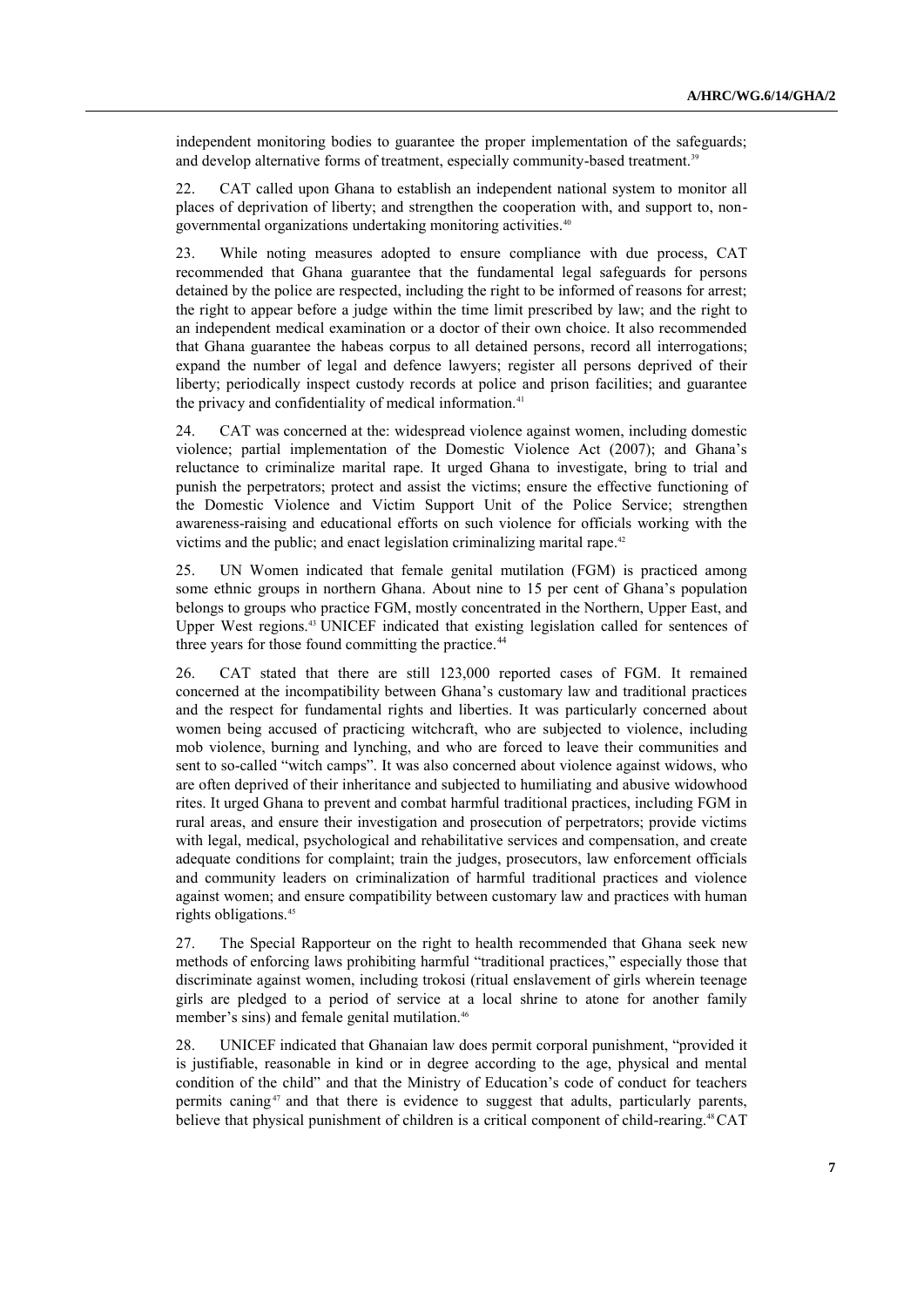expressed concern at the widespread use of corporal punishment within the family, schools and alternative care settings and recommended explicitly prohibiting corporal punishment of children in all settings.<sup>49</sup>

29. In 2011, the ILO Committee of Experts noted information provided by Ghana that a total of 305 children below the age of 18 years were withdrawn from trokosi from 2001 to 2009 and requested Ghana to continue taking immediate and effective measures to prevent the engagement of children into trokosi and to put an end to this traditional practice as a matter of urgency.<sup>50</sup>

30. Noting that the Criminal Code does not specifically establish offences related to pornography or pornographic performances by a child under 18, the ILO Committee of Experts requested the Government to take the necessary measures to specifically prohibit the use, procuring or offering of a child for the production of pornography and for pornographic performances. It also requested to adopt provisions establishing appropriate penalties for these worst forms of child labour.<sup>51</sup>

31. UNICEF stated that, by far, the biggest employer of child labour in Ghana is the cocoa industry, the country's main economic activity. UNICEF also indicated that perhaps the most hazardous work activities in which children can be found to be engaged in Ghana are small-scale and illegal artisanal mining operations, also known as glamsey. Many operators of these illegal mines engage large numbers of children between the ages of 10 and 18 years, including girls. $52$ 

32. UNICEF stated that it is estimated that as many as 50,000 children are living and/or working in the streets. Nearly half of them are found in the Greater Accra region. There are also some in the second largest city, Kumasi. Many street children are illiterate and either victimized by sexual predators or turn to commercial sex as a way to make a living, exposing them to great risks, including violence, serious physical and psychological harm, and sexually transmitted diseases, including HIV<sup>53</sup>

33. The ILO Committee of Experts noted Ghana's information that child victims of Kayaye (girls given for fosterage who finally end up working in the street) had been rehabilitated and provided with assistance and requested Ghana to continue its efforts to eliminate this cultural practice.<sup>54</sup>

34. CAT and UNICEF expressed concern at internal and cross-border trafficking of women and children for the purpose of sexual exploitation or forced labour.<sup>55</sup> Ghanaian children are particularly trafficked to neighbouring countries for domestic service and exploitative labour. Children are also trafficked within Ghana to work in cocoa farming, domestic service, street vending, head portering, fishing, and the commercial sex trade. Typically, boys aged 10-17 are trafficked from the northern regions to Lake Volta for fishing or to the Western region for mining, while girls come from the north and east and are trafficked to Accra and Kumasi for work in portering, domestic service, and trading.<sup>56</sup> CAT recommended that Ghana prevent and combat trafficking in human beings, by implementing anti- trafficking legislation, protecting victims and ensuring their access to medical, social, rehabilitative, legal and counselling services; ensure adequate conditions for victims to make complaints; conduct impartial investigations and punish those responsible; and conduct nation-wide awareness-raising campaigns and training for law enforcement officials<sup>57</sup>

#### **C. Administration of justice, including impunity and the rule of law**

35. While noting the proposal to create an independent prosecution service, CAT was concerned about impunity in cases of torture and ill-treatment, including police brutality and excessive use of force; and that law enforcement officials and military personnel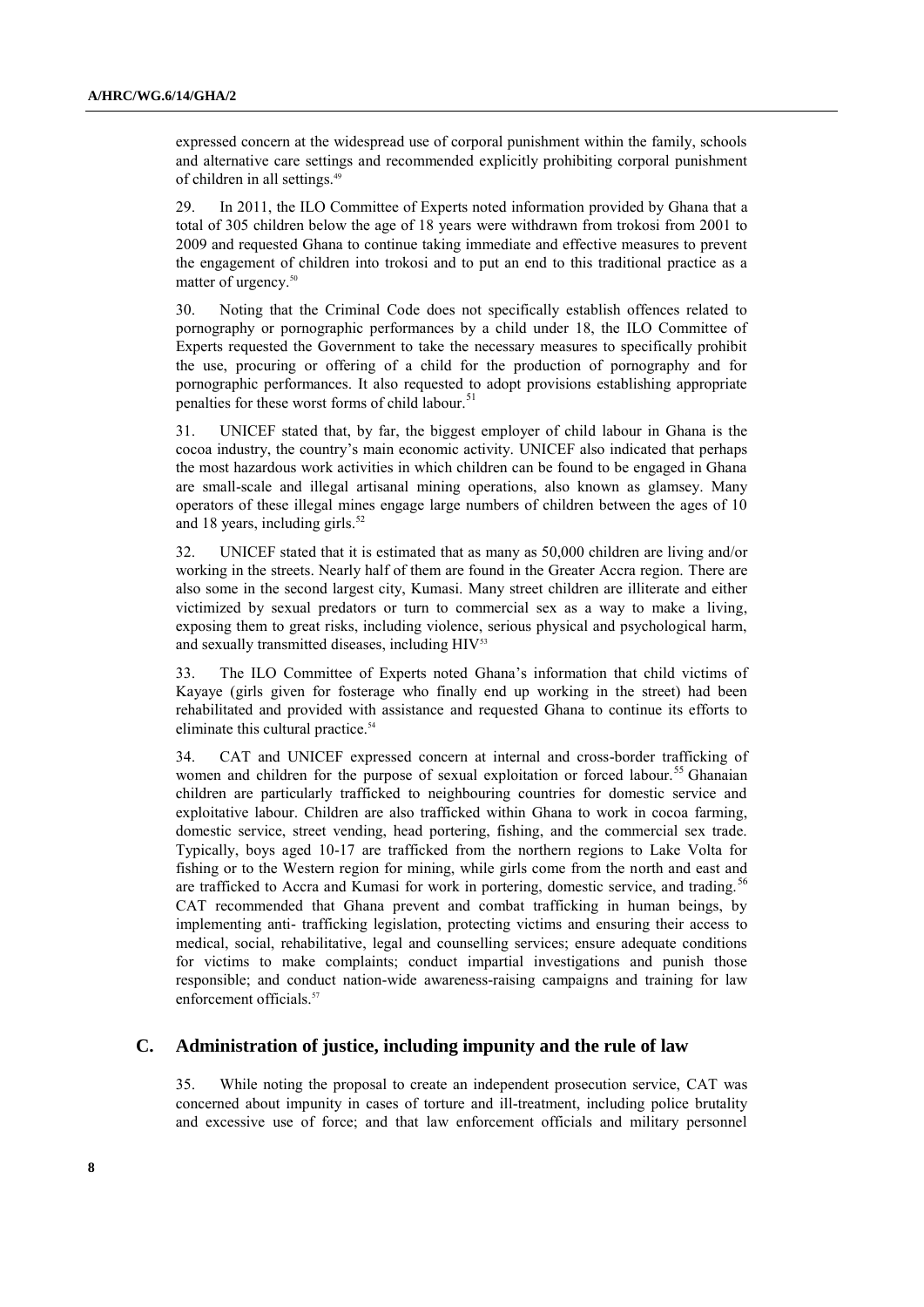responsible for such acts are seldom prosecuted. It recommended that Ghana investigate all allegations of torture or ill-treatment; prosecute perpetrators; compensate the victims, including their full rehabilitation; compile clear and reliable data on acts of torture and illtreatment in all places of deprivation of liberty; and train all law enforcement officials and military personnel on international human rights standards.<sup>58</sup>

36. UNICEF stated that the laws set the age of criminal responsibility at 12, which is seen as a great improvement over the previously set age of seven, but still low by international standards.<sup>59</sup>

37. UNICEF stated that juveniles convicted under the law are remanded to detention centres, which are supposed to provide vocational training. However, many juvenile detention centres are lacking in such facilities, thus depriving children of access to education, skills training, and other psychological services. There are also insufficient juvenile courts.60CAT also expressed concern about the limited number of remand homes for juvenile offenders and the poor conditions in such institutions. It recommended improving and expanding the infrastructure for juvenile offenders.<sup>61</sup>

### **D. Right to privacy, marriage and family life**

38. UNICEF stated that birth registration figures had increased from around 30 per cent in 2000 to over 60 per cent in 2010, but children in the wealthiest quintile are twice as likely to have a birth certificate compared to children in the poorest quintile. Lack of parental awareness is the apparent primary cause of the low birth registration rate, as well as a lack of need for registration, since birth registration is not linked to the provision of basic services such as health and education. The cost of registration was another reason.<sup>62</sup>

#### **E. Freedom of expression**

39. UNESCO stated that the media in Ghana is free and regulated by an independent National Media Commission. However, despite the provision for the right to information in Section 21 of the Constitution, which is to be operationalized through appropriate legislation, a draft Freedom of Information Act of 2003 is yet to be passed by National Parliament. Furthermore, the media in Ghana is still largely under-resourced, which leads to cases of bribery and self-censorship. The newspaper ownership is politically polarized, and radio and television programming quality needs improvement.<sup>63</sup>

#### **F. Right to work and to just and favourable conditions of work**

40. In 2011, the ILO Committee of Experts recalled its previous comments in relation to the progress made with a view to amending section 68 of the Labour Act 2003, which provided only for equal pay for equal work, so as to ensure full conformity with the principle of equal remuneration for work of equal value set out in ILO Equal Remuneration Convention No. 100. The Committee of Experts trusted that the Government will take the necessary measures in the near future with a view to amending sections 10 (b) and 68 of the Labour Act 2003.<sup>64</sup>

41. In 2011, the ILO Committee of Experts recalled its previous comments and once again requested Ghana to take the necessary measures to amend section 1 of the Labour Act to ensure that the guarantees of the Act apply to the staff of the prison service, ensuring that they enjoy the right to establish and join organizations of their own choosing.<sup>65</sup>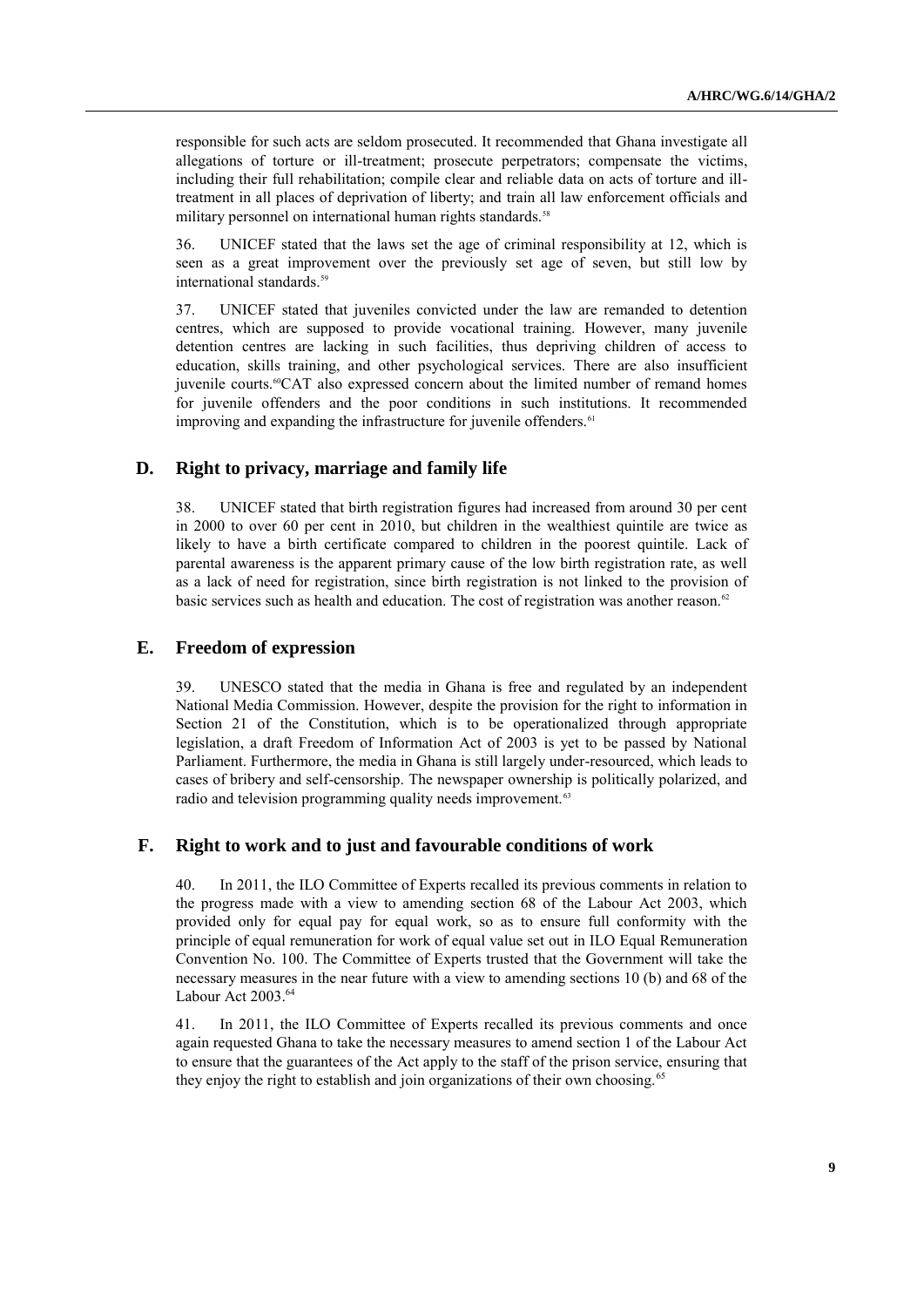### **G. Right to social security and to an adequate standard of living**

42. UNDP stated that about 18 per cent of Ghanaians still live under extreme poverty.<sup>66</sup> WFP indicated that there are large disparities in poverty levels between the north and south of Ghana and that 70 per cent of the poor live in the three regions in the north: Northern, Upper East and Upper West.<sup>67</sup>

43. UNICEF stated that Ghana is on track to achieve many of the Millennium Development Goals. However, these averages mask stark disparities by location and among population groups (by gender, wealth quintile, level of education).<sup>68</sup>

44. WFP stated that recurrent droughts and floods increase communities' vulnerability to food insecurity and malnutrition.<sup>69</sup> There have been some isolated conflicts which are mostly as a result of chieftaincy disputes. Notable among these conflicts is the spate of violence in the Bawku area of the Upper East Region. A considerable amount of resources have been spent to maintain security personnel in the area to keep peace. However, food production has suffered as a result of the conflicts.<sup>70</sup>

45. UNDP indicated that slums are mushrooming in urban areas, and there is not much being done to regulate and address the challenges associated with slums.<sup>71</sup> Furthermore, with a housing deficit of 200 per cent, Ghana needs a minimum output of 500,000 houses a year for the next 10 years to wipe out this deficit.<sup>72</sup>

## **H. Right to health**

46. During his mission in May 2011, the Special Rapporteur on the right to health was concerned at the lack of disaggregated data available with respect to key affected populations. The Special Rapporteur recommended that Ghana continue to gather and make use of disaggregated data in policymaking in order to appropriately identify, monitor and evaluate interventions. He added that achieving and sustaining long-term gains in core areas and fully realizing the right to health would require the participation of affected communities. This was particularly true with respect to addressing the continuing discrepancy in outcomes between rural and urban centres and reducing the stigmatization of PLHIV. The Special Rapporteur urged Ghana to gather comprehensive and disaggregated data to assess access to health-care services under the National Health Insurance Scheme (NHIS), and examine how the gaps in coverage can be addressed; remove registration fees for NHIS cards for groups for whom such fees impede access; and enable community participation in health-care service delivery through active engagement of civil society organizations in health-related policymaking at all levels of the Government.<sup>73</sup>

47. UNDP stated that, although the National Health Insurance Scheme covers about 60 per cent of Ghana's population, it is not considered to be equitable in its coverage of the poor, as 64 per cent of individuals in the wealthiest quintile were insured, compared to only 29 per cent of those in the lowest quintile.<sup>74</sup>

48. In respect of mental health, the Special Rapporteur on the right to health urged Ghana to adopt and implement the draft Mental Health Bill of 2006 in order to reform the mental health-care system; develop strategies and incentives to ensure that mental health facilities, both rural and urban, are staffed by qualified mental health professionals; develop and engage in community-based programmes designed to reduce stigma surrounding mental illness; de-institutionalize, where possible, the provision of mental health-care services; rapidly train additional mental health-care professionals, and create strong incentives to induce those professionals to provide mental health-care services in rural areas; ensure the availability and adequate supply of the safest and most effective mental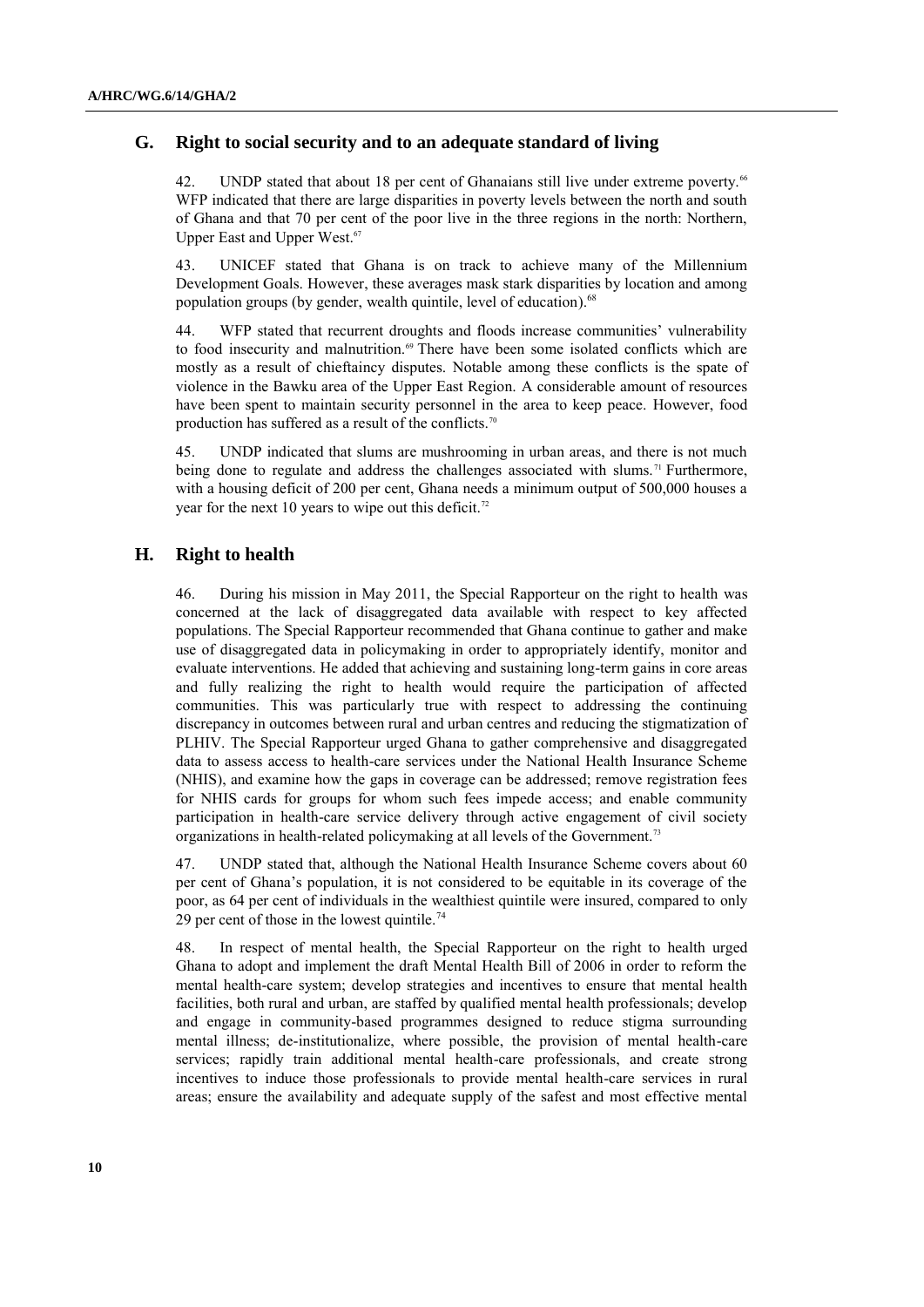health medicines and ensure the availability and accessibility to mental health services to areas outside of Accra and Kumasi.<sup>75</sup>

49. UN Women stated malnutrition in pregnant women resulting from poverty and ignorance contributes heavily to high mortality and constitutes a major challenge. Progress in reducing maternal death has overall been slow: Ghana's maternal mortality stands at 350 deaths per 100,000 live births, while the MDG target is 185 per 100,000.<sup>76</sup> WFP also noted that maternal mortality continues to be an issue in terms of achieving the MDGs by 2015.<sup>77</sup>

50. In respect of maternal mortality, the Special Rapporteur on the right to health urged Ghana to increase efforts to contain the national fertility rate, particularly through implementation of comprehensive family-planning services which include women in their design; seek to increase the number of antenatal visits attended by women during pregnancy, and consider establishing mechanisms to ensure patients are given appropriate follow-up; provide vouchers or another system of subsidy to poor women located in rural settings to accommodate costs related to transportation and accommodation when seeking maternal health services; invest increased resources in provision of health care during the postnatal period, and develop mechanisms allowing for community involvement in establishing programmes that engage and empower women.<sup>78</sup>

51. UN Women was concerned about the inadequate reproductive health services and the lack of mental health services for adolescents and limited access by HIV/AIDS infected children and mothers to antiretroviral medication.<sup>79</sup>

52. UNAIDS noted the National HIV and AIDS Strategic Plan 2011 to 2015 as well as the National Strategy for Most at Risk Populations 2011-2015. The former strategy focuses on reduction of infections in the next five years with a virtual elimination of mother to child transmission of HIV and sustaining and scaling up the proportion of PLHIV on treatment, whereas the latter is to further address HIV needs of most-at-risk populations and prevent human rights abuses against them.<sup>80</sup>

#### **I. Right to education**

53. UNICEF stated that compulsory and free basic education, since 2005, had contributed to an increase in the national net enrolment rate, from 69 per cent in 2005/2006 to 84 per cent in 2009/2010. However, an estimated 650,000 children remain out of school. Stark regional disparities in enrolment, attendance and transition persist. The quality of education being received by Ghanaian children in school is a source of major and increasing concern. Many Ghanaian children complete primary education without attaining functional literacy or numeracy as a result of lack of textbooks, overcrowded classrooms and lack of trained teachers. <sup>81</sup>

54. UNDP indicated that some communities in the North, Western and Eastern Regions of the country do not have access to basic education and that there are about 5000 schools under trees in various parts of the country but predominantly in the Northern parts.<sup>82</sup>

55. WFP stated that there is a high level of illiteracy among girls. This disparity is attributed to various cultural and socio-economic factors such as parents' attitude to education, child labour, mothers' educational level and sexual harassment of girls.<sup>83</sup>

#### **J. Persons with disabilities**

56. UNICEF and UN Women stated that women and children with disabilities comprise a group whose rights are often violated; they are often subjected to neglect, discrimination, and abuse and that they are often denied the right to an education. There are families and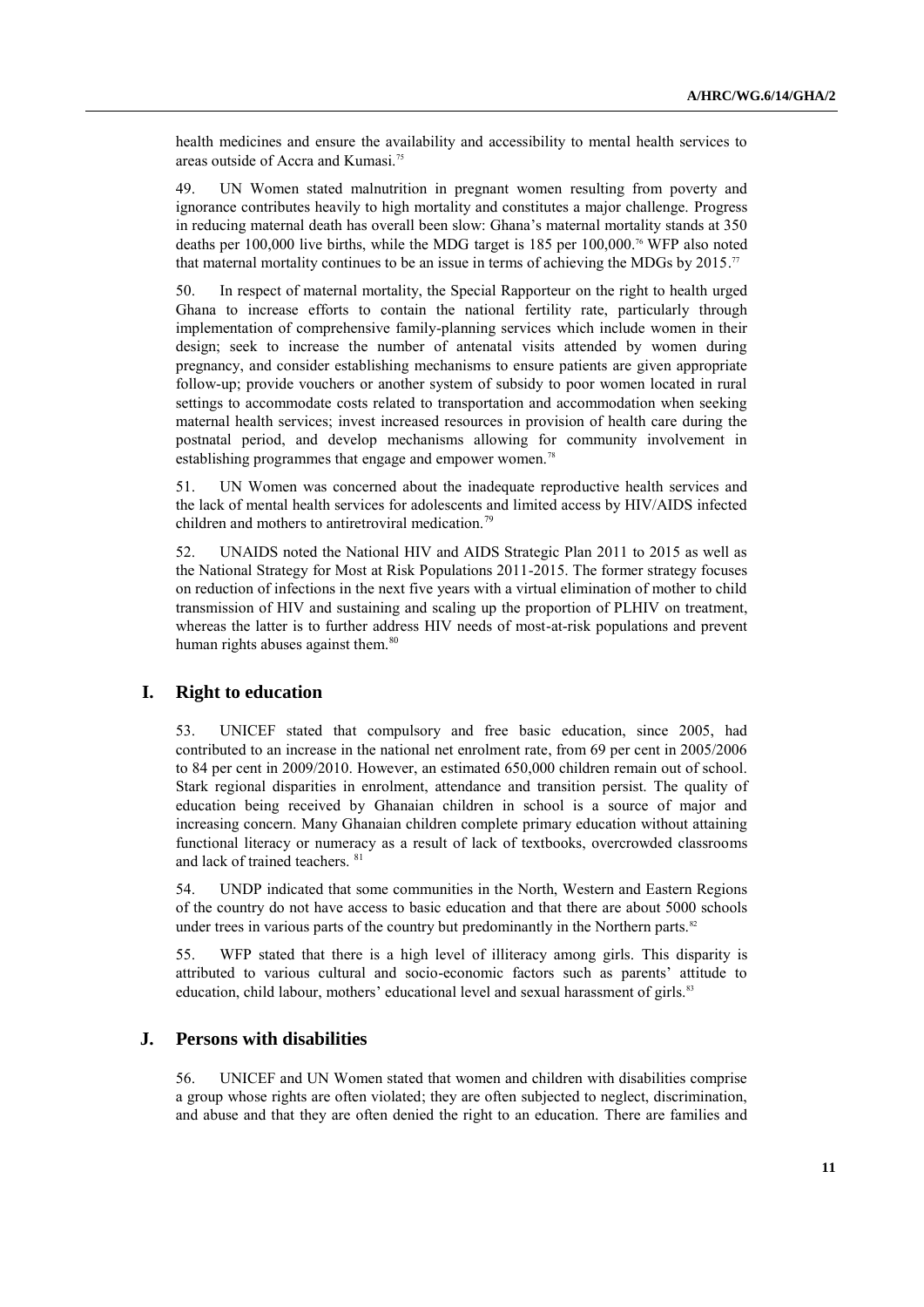communities who customarily conceal or deny the existence of the disabled among them. The passage of the Disability Act in 2006 has not resulted in enough concrete positive action in favour of children and others with disabilities.<sup>84</sup>

#### **K. Migrants, refugees and asylum seekers**

57. UNHCR stated that the Government of Ghana had been officially informed of the invocation of cessation of refugee status for a protracted refugee population from a neighbouring country on 30 June 2012. To date, however, Ghana had not communicated its local integration policy to UNHCR or to the persons of concern. UNHCR recommended that Ghana declare its local integration policy and facilitate the integration and assimilation of refugees opting for local integration in Ghana pursuant to the 1951 Refugee Convention.<sup>85</sup> CAT also noted with concern that Ghana is planning to relocate or return 11,000 refugees to their place of origin and urged Ghana to ensure that such refugees are not forcibly returned to their country of origin in an inconsistent manner with the nonrefoulement obligations.<sup>86</sup>

58. UNHCR indicated that since 2003 the Government of Ghana has not issued identity cards to refugees and recommended that Ghana issue identity documents to enable refugees to register in the national identification scheme, which would eventually facilitate access to basic services.<sup>87</sup>

59. UNHCR stated that, as per the 1992 Ghana Refugee Law, a person who is denied refugee status has a right to appeal to the Minister for the Interior and shall receive a decision within 30 days. However, this law is not implemented in practice, as refugees who lodge appeals are neither heard nor provided with decisions. It recommended that Ghana without delay, respect refugees' right to appeal a denial of refugee status and fully implement an appeals process in the judicial system or an appropriate independent entity.<sup>88</sup>

60. UNHCR stated that there has been an increasing number of asylum seekers who arrive through the Elubo border and are identified as direct participants in the armed conflict in a neighbouring country. They continue to live at the Eagle Star Reception Centre with civilians. It recommended that Ghana develop a national policy in conformity with international norms to address issues of separating combatants and former combatants from civilians, implementing rehabilitation programmes for persons identified as combatants and former combatants and screening new arrivals effectively to maintain the civilian character of asylum.<sup>89</sup>CAT made a similar recommendation.<sup>90</sup>

#### *Notes*

 $1$  Unless indicated otherwise, the status of ratifications of instruments listed in the table may be found in Multilateral Treaties Deposited with the Secretary-General: Status as at 1 April 2009 (ST/LEG/SER.E/26), supplemented by the official website of the United Nations Treaty Collection database, Office of Legal Affairs of the United Nations Secretariat, [http://treaties.un.org/.](http://treaties.un.org/) Please also refer to the United Nations compilation on Ghana from the previous cycle (A/HRC/WG.6/2/GHA/2). <sup>2</sup> The following abbreviations have been used for this document:

| <b>ICERD</b>      | International Convention on the Elimination of All Forms of Racial      |
|-------------------|-------------------------------------------------------------------------|
|                   | Discrimination:                                                         |
| <b>ICESCR</b>     | International Covenant on Economic, Social and Cultural Rights;         |
| <b>OP-ICESCR</b>  | Optional Protocol to ICESCR;                                            |
| <b>ICCPR</b>      | International Covenant on Civil and Political Rights;                   |
| <b>ICCPR-OP1</b>  | Optional Protocol to ICCPR;                                             |
| <b>ICCPR-OP 2</b> | Second Optional Protocol to ICCPR, aiming at the abolition of the death |
|                   | penalty;                                                                |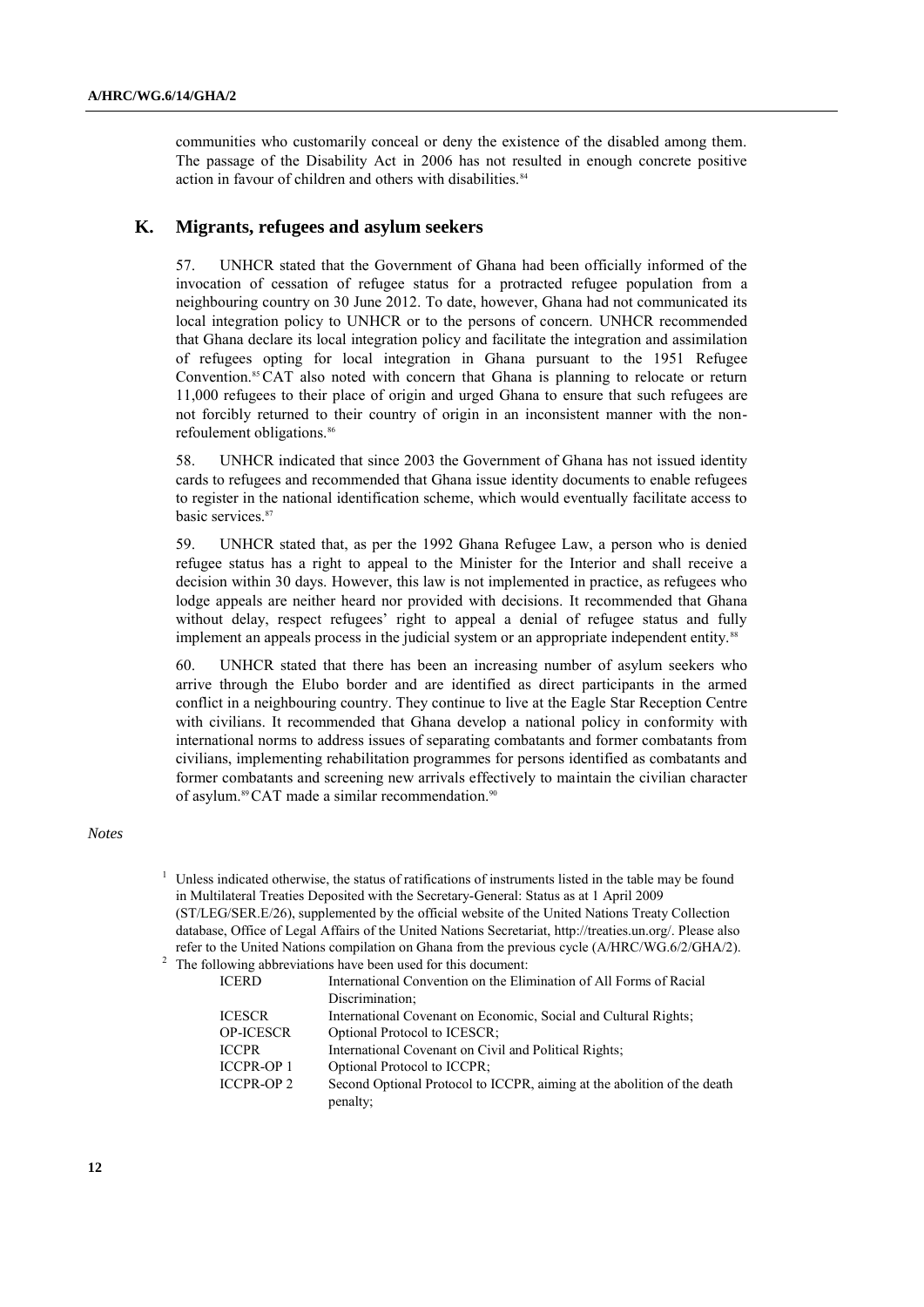| <b>CEDAW</b>    | Convention on the Elimination of All Forms of Discrimination against                           |
|-----------------|------------------------------------------------------------------------------------------------|
|                 | Women:                                                                                         |
| <b>OP-CEDAW</b> | Optional Protocol to CEDAW;                                                                    |
| <b>CAT</b>      | Convention against Torture and Other Cruel, Inhuman or Degrading                               |
|                 | Treatment or Punishment:                                                                       |
| OP-CAT          | Optional Protocol to CAT;                                                                      |
| <b>CRC</b>      | Convention on the Rights of the Child;                                                         |
| OP-CRC-AC       | Optional Protocol to CRC on the involvement of children in armed<br>conflict:                  |
| OP-CRC-SC       | Optional Protocol to CRC on the sale of children, child prostitution and<br>child pornography; |
| OP-CRC-IC       | Optional Protocol to CRC on a communications procedure                                         |
| <b>ICRMW</b>    | International Convention on the Protection of the Rights of All Migrant                        |
|                 | Workers and Members of Their Families;                                                         |
| <b>CRPD</b>     | Convention on the Rights of Persons with Disabilities;                                         |
| <b>OP-CRPD</b>  | Optional Protocol to CRPD;                                                                     |
| <b>CPED</b>     | International Convention for the Protection of All Persons from Enforced                       |
|                 | Disappearance.                                                                                 |

- 3 Individual complaints: ICCPR-OP 1, art 1; OP-CEDAW, art. 1; OP-CRPD, art. 1; OP-ICESCR, art. 1; OP-CRC-IC, art.5; ICERD, art. 14; CAT, art. 22; ICRMW, art. 77; and CPED, art. 31; Inquiry procedure: OP-CEDAW, art. 8; CAT, art. 20; CPED, art. 33; OP-CRPD, art. 6; OP-ICESCR, art. 11; and OP-CRC-IC, art. 13; Inter-State complaints: ICCPR, art. 41; ICRMW, art. 76; CPED, art. 32; CAT, art. 21; OP-ICESCR, art. 10; and OP-CRC-IC, art. 12; Urgent action: CPED, art. 30..
- <sup>4</sup> 1951 Convention relating to the Status of Refugees and its 1967 Protocol.
- <sup>5</sup> Geneva Convention for the Amelioration of the Condition of the Wounded and Sick in Armed Forces in the Field (First Convention); Geneva Convention for the Amelioration of the Condition of Wounded, Sick and Shipwrecked Members of Armed Forces at Sea (Second Convention); Geneva Convention relative to the Treatment of Prisoners of War (Third Convention); Geneva Convention relative to the Protection of Civilian Persons in Time of War (Fourth Convention); Protocol Additional to the Geneva Conventions of 12 August 1949, and relating to the Protection of Victims of International Armed Conflicts (Protocol I); Protocol Additional to the Geneva Conventions of 12 August 1949, and relating to the Protection of Victims of Non-International Armed Conflicts (Protocol II).
- <sup>6</sup> International Labour Organization Convention No. 29 concerning Forced or Compulsory Labour; Convention No. 105 concerning the Abolition of Forced Labour; Convention No. 87 concerning Freedom of Association and Protection of the Right to Organise; Convention No. 98 concerning the Application of the Principles of the Right to Organise and to Bargain Collectively; Convention No. 100 concerning Equal Remuneration for Men and Women Workers for Work of Equal Value; Convention No. 111 concerning Discrimination in Respect of Employment and Occupation; Convention No. 138 concerning Minimum Age for Admission to Employment; Convention No. 182 concerning the Prohibition and Immediate Action for the Elimination of the Worst Forms of Child Labour.
- 7 International Labour Organization Convention No. 138 concerning Minimum Age for Admission to Employment.
- 8 1954 Convention relating to the Status of Stateless Persons and 1961 Convention on the Reduction of Statelessness.
- <sup>9</sup> Protocol to Prevent, Suppress and Punish Trafficking in Persons, Especially Women and Children, supplementing the United Nations Convention against Transnational Organized Crime.
- <sup>10</sup> Protocol Additional to the Geneva Conventions of 12 August 1949, and relating to the Adoption of an Additional Distinctive Emblem (Protocol III).
- <sup>11</sup> International Labour Organization Convention No.169, concerning Indigenous and Tribal Peoples in Independent Countries.
- <sup>12</sup> International Labour Organization Convention No.189 concerning Decent Work for Domestic Workers.
- <sup>13</sup> Concluding observations of the Committee against Torture (CAT/C/GHA/CO/1), para. 28.
- <sup>14</sup> Ibid., para. 12.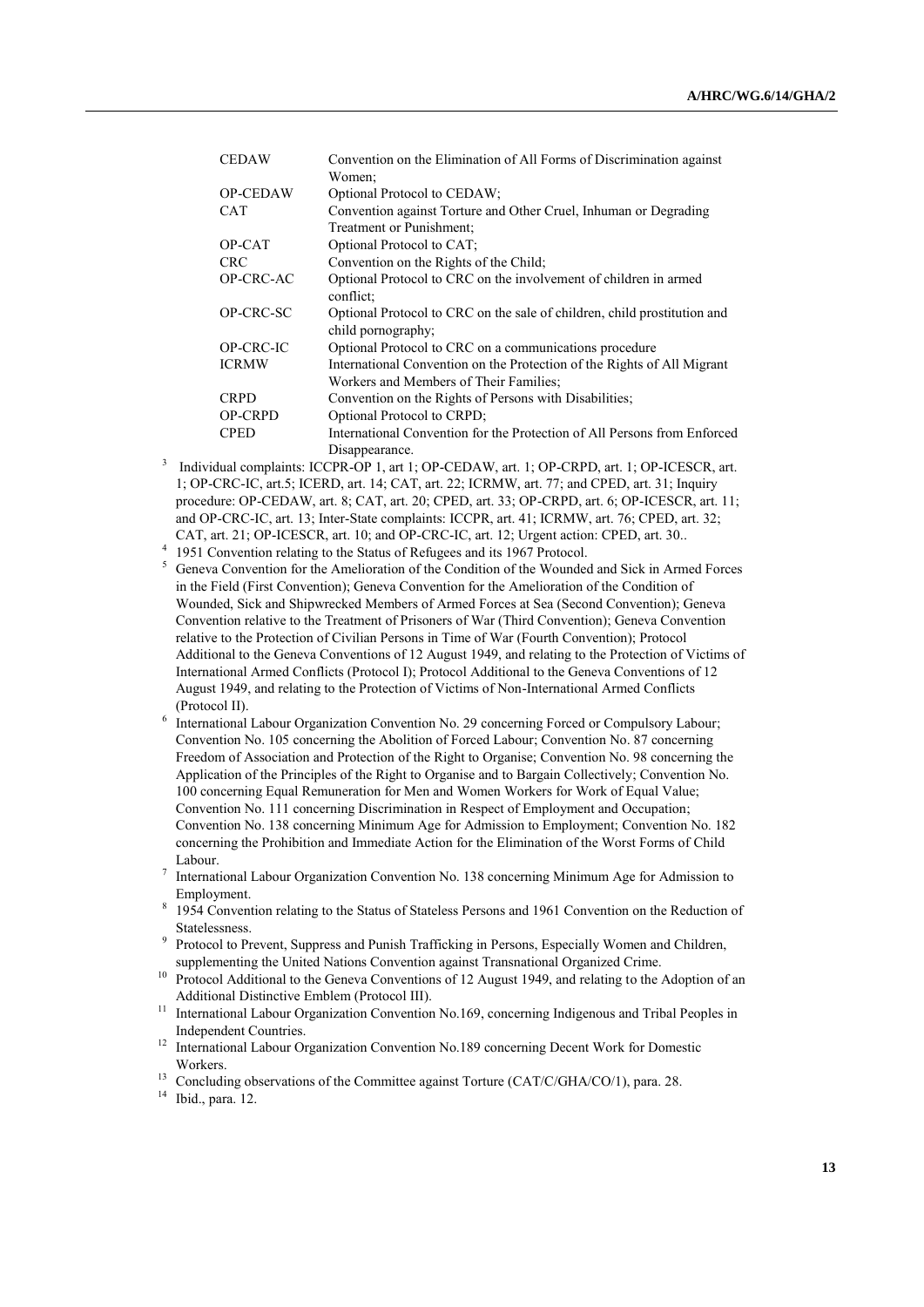- $^{15}$  Ibid., para. 27.
- UNHCR submission to the UPR on Ghana, p. 5.
- <sup>17</sup> UNICEF submission to the UPR on Ghana, p. 1.
- <sup>18</sup> CAT/C/GHA/CO/1, paras. 6 and 21.
- <sup>19</sup> Ibid., para. 7.
- <sup>20</sup> According to article 5 of the rules of procedure for the International Coordination Committee (ICC) Sub-Committee on Accreditation, the different classifications for accreditation used by the Sub-Committee are: A: Voting Member (fully in compliance with each of the Paris Principles), B: Non-Voting Member (not fully in compliance with each of the Paris Principles or insufficient information provided to make a determination); C: No Status (not in compliance with the Paris Principles)
- $21 F$  For the list of national human rights institutions with accreditation status granted by the International Coordination Committee of National Institutions for the Promotion and Protection of Human Rights (ICC), see A/HRC/20/10, annex.
- $22$  CAT/C/GHA/CO/1, para. 14.
- <sup>23</sup> Ibid., para. 27.
- <sup>24</sup> UNICEF submission to the UPR on Ghana, p. 2.
- <sup>25</sup> CAT/C/GHA/CO/1, para. 26.
- <sup>26</sup> UNICEF submission to the UPR on Ghana, p. 6.
- <sup>27</sup> CAT/C/GHA/CO/1, para. 25.
- <sup>28</sup> The following abbreviations have been used for this document:

| <b>CERD</b>  | Committee on the Elimination of Racial Discrimination.               |
|--------------|----------------------------------------------------------------------|
| <b>CESCR</b> | Committee on Economic, Social and Cultural Rights;                   |
| HR Committee | Human Rights Committee:                                              |
| <b>CEDAW</b> | Committee on the Elimination of Discrimination against Women;        |
| <b>CAT</b>   | Committee against Torture;                                           |
| <b>CRC</b>   | Committee on the Rights of the Child:                                |
| <b>CMW</b>   | Committee on the Protection of the Rights of All Migrant Workers and |
|              | Members of Their Families;                                           |

- <sup>29</sup> For the official titles of special procedures, see www.ohchr.org/EN/HRBodies/SP/Pages/Themes.aspx an[d www.ohchr.org/EN/HRBodies/SP/Pages/Countries.aspx.](https://iconnect.ohchr.org/EN/HRBodies/SP/Pages/,DanaInfo=www.ohchr.org+Countries.aspx)
- <sup>30</sup> UNDP submission to the UPR on Ghana, pp. 8-9.
- <sup>31</sup> ILO Committee of Experts on the Application of Conventions and Recommendations, Individual Direct Request concerning ILO Discrimination (Employment and Occupation) Convention, 1958 (No. 111), 2011, Geneva, doc. No. (ILOLEX) 092011GHA111, fifth paragraph.
- <sup>32</sup> UNAIDS submission to the UPR on Ghana, p. 5.
- <sup>33</sup> CAT/C/GHA/CO/1, para. 12.
- <sup>34</sup> Ibid., para. 9.
- <sup>35</sup> Ibid., para. 11.
- <sup>36</sup> Ibid., para. 13.
- $\frac{37}{38}$  Ibid., para. 15.
- $\frac{38}{39}$  Ibid., para. 16.
- 
- $\frac{39}{40}$  Ibid., para. 17.
- $^{40}$  Ibid., para. 18.
- $^{41}$  Ibid., para. 10. Ibid., para. 22.
- <sup>43</sup> UN Women submission to the UPR on Ghana, p. 3. See also CAT/C/GHA/CO/1, paragraph 23.
- <sup>44</sup> UNICEF submission to the UPR on Ghana, p. 5.<br><sup>45</sup> CAT/C/CHA/CO/1 para 23
- <sup>45</sup> CAT/C/GHA/CO/1, para. 23.<br><sup>46</sup> A/HRC/20/15/Add 1, para. 62
- A/HRC/20/15/Add.1, para.62 (e).
- <sup>47</sup> UNICEF submission to the UPR on Ghana, p. 5.<br><sup>48</sup> Ibid. p. 7
- $^{48}$  Ibid., p. 7.<br><sup>49</sup> CAT/C/GI
- $^{49}$  CAT/C/GHA/CO/1, para. 24.
- <sup>50</sup> ILO Committee of Experts on the Application of Conventions and Recommendations, Individual Direct Request concerning ILO Worst Forms of Child Labour Convention, 1999 (No.182), 2011, Geneva, doc. No. (ILOLEX) 092011GHA182, fifteenth paragraph. See also CAT/C/GHA/CO/1, paragraph 23.